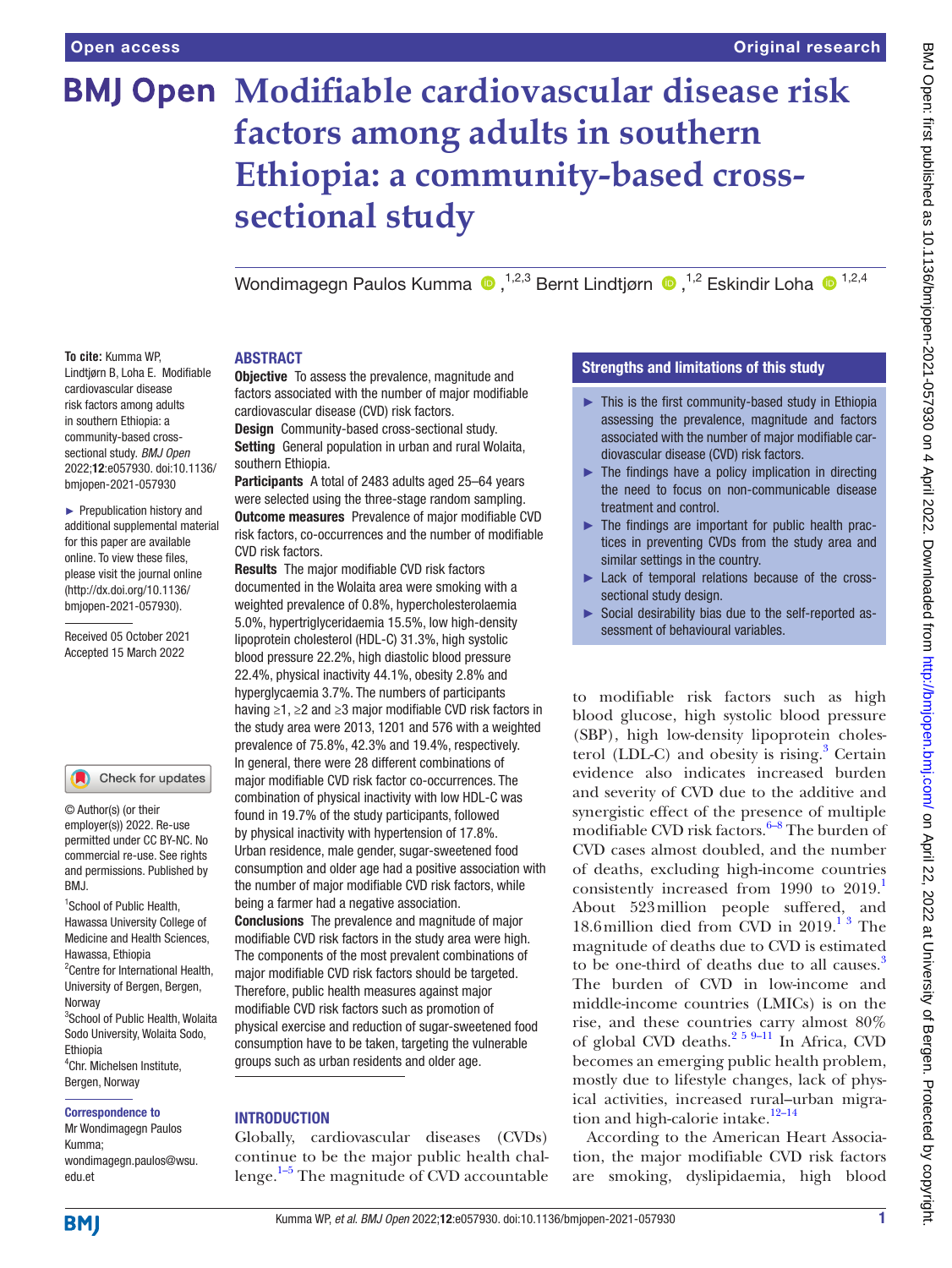pressure, physical inactivity, obesity and being overweight and diabetes.<sup>15</sup> Modifiable CVD risk factors in an individual may occur either in single or multiple numbers. Some studies reported different levels of modifiable CVD risk factors with a prevalence varying from 17.2% to 73.0%.[16–18](#page-8-6) Few studies in Africa reported the presence of multiple modifiable CVD risk factors. A study conducted in semiurban communities in southwestern Nigeria documented the presence of 15.5% of three, and 8.4% of four or more modifiable CVD risk factors.<sup>19</sup> Some of the factors that showed association with having multiple modifiable CVD risk factors are age, sex, residence, altitude, education and socioeconomic status.<sup>16-19</sup>

There is no report on the presence of multiple modifiable CVD risk factors in Ethiopia. However, there are few reports on the prevalence of contracting multiple metabolic syndrome components and CVD risk factors (see [online supplemental file 1](https://dx.doi.org/10.1136/bmjopen-2021-057930)). $20-22$  For instance, a community-based survey on the presence of multiple metabolic syndromes in eastern Ethiopia showed a 9.5% prevalence of having three factors of metabolic syndrome components. $20$  On the other hand, a national non-communicable disease (NCD) STEPS survey demonstrated a prevalence of 3.2% diabetes, 5.2% hypercholesterolaemia, 21.0% hypertriglyceridaemia, 14.1% high LDL-C and 68.7% low high-density lipoprotein cholesterol  $(HDL-C)$ .<sup>[21](#page-8-9)</sup>

We assessed the prevalence, magnitude and factors associated with the number of major modifiable CVD risk factors among the adult population in Wolaita, southern Ethiopia. In Ethiopia, there is no evidence on the prevalence, magnitude and factors associated with the number of major modifiable CVD risk factors. Therefore, this study aimed at assessing the prevalence, magnitude and factors associated with the number of major modifiable CVD risk factors among adults within the context of Wolaita, southern Ethiopia.

## MATERIALS AND METHODS Study setting

Wolaita Zone is a rapidly growing population area with an estimated population of 2 042 593 in 2019. Administratively, Wolaita is divided into 22 districts. The zone has significant educational challenges, especially with the coverage of preparatory high school. $23$ <sup>5</sup> As evidence from the literature indicates, the health service coverage in the area was low. The distribution of health posts and health centres in the towns and newly established administrative districts was scarce, and there was no tertiary-level health service delivery in the area. $^{23}$  $^{23}$  $^{23}$  In the study area, there was no detection, treatment and control of NCDs. The health extension programme in Ethiopia was designed to offer technical services on maternal and child health, communicable diseases, and hygiene and sanitation<sup>24</sup> and brought improvements.<sup>25</sup> However, the detection, treatment and control of NCDs were not included within the health extension service

package. The health extension workers had no training in the detection, treatment and control of NCDs, and at the primary healthcare level, essential medicines and basic diagnostic equipment for the diagnosis and treatment of NCDs were not available. Most hypertension and diabetes cases were not identified before, and there was no dedicated unit for NCDs.

## Study design, participants and sampling procedure

This was a cross-sectional study undertaken in the community among the adult population aged 25–64 years in Wolaita, southern Ethiopia, from May 2018 to February 2019. It involved 1243 people from Wolaita Sodo town and 1240 from rural areas in Ofa district. Wolaita Sodo is the capital and rapidly growing urban area of Wolaita Zone, $26$  and Ofa is a rural district with a traditional lifestyle which is located 33km to the west of Wolaita Sodo town. The study participants were permanent residents in the study sites. We used three-stage random sampling to select the study participants. The study kebeles (villages, the smallest administrative division in Ethiopia), stratified in the urban and rural, were selected using a simple random sampling technique from the list of enumerated kebeles in each stratum. We selected 11 from the 54 urban and ten from the 52 rural kebeles. Then, we applied a simple random sampling technique to select the study households by generating sample household numbers using a random integer generator.<sup>27</sup> The allocation of the kebeles in the urban and rural study sites and households in the study kebeles was based on a sample proportional to size. We used a simple random sampling method to select the study participants from the sampled households. A lottery method was employed using one coloured and the other plain match sticks; the eligible household members would pick from a vessel, and one who picked the coloured match stick was considered the study participant.

## Sample size

The sample size was determined using Epi Info V.7 Stat-Calc. This is a study with a sample size of 2486. Initially, the overall sample size was computed to assess variations in dietary intake and nutrition transition among rural and urban populations in Wolaita using the following assumptions: 95% confidence level, 90% power, one for the ratio of unexposed to exposed groups, 5.3% proportion of smokers in rural areas and 10.7% proportion of smokers in urban areas,  $28/10\%$  non-response rate and design effect of 2. The sample size calculated for this study was based on the number of major modifiable CVD risk factors. Thus, it is adequate for this study using the following assumptions: confidence level=95%, power of the study=85%, unexposed to exposed ratio=1, the occurrence of having two modifiable CVD risk factors in rural=44.0% and urban=53.6%, design effect=2and the non-response rate= $10\%$ .<sup>29</sup> Accordingly, the required sample size becomes 2227.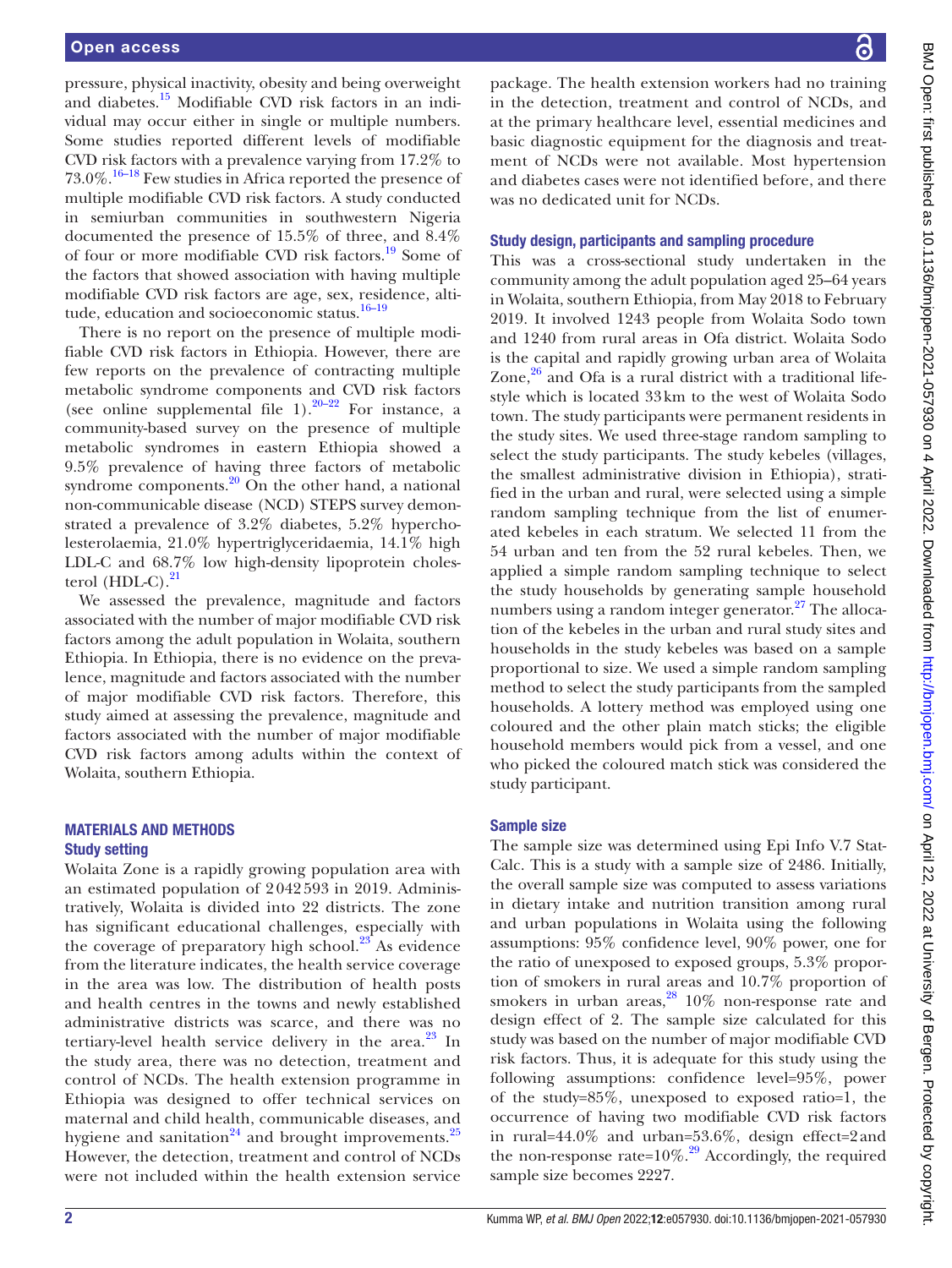<span id="page-2-0"></span>

|                   | Table 1 Weighted prevalence and magnitude of major modifiable CVD risk factors across the residential areas in Wolaita, |
|-------------------|-------------------------------------------------------------------------------------------------------------------------|
| southern Ethiopia |                                                                                                                         |

|                                             |      | Rural (n=1240)                       |      | Urban (n=1243)                       |      | Overall (N=2483)                     |                         |  |
|---------------------------------------------|------|--------------------------------------|------|--------------------------------------|------|--------------------------------------|-------------------------|--|
| <b>Major modifiable CVD</b><br>risk factors | n    | Weighted<br>prevalence<br>% (95% CI) | n    | Weighted<br>prevalence<br>% (95% CI) | n    | Weighted<br>prevalence<br>% (95% CI) | P value urban-<br>rural |  |
| Smoking                                     |      |                                      |      |                                      |      |                                      |                         |  |
| <b>No</b>                                   | 1227 | 99.0 (97.2 to 99.6)                  | 1238 | 99.6 (99.0 to 99.8)                  | 2465 | 99.2 (97.9 to 99.7)                  | 0.058                   |  |
| Yes                                         | 13   | 1.0 (0.4 to 2.8)                     | 5    | $0.4$ (0.2 to 1.0)                   | 18   | $0.8$ (0.3 to 2.1)                   |                         |  |
| Hypercholesterolaemia                       |      |                                      |      |                                      |      |                                      |                         |  |
| No                                          | 1193 | 96.2 (94.8 to 97.3)                  | 1148 | 92.4 (90.5 to 93.9)                  | 2341 | 95.0 (93.6 to 96.1)                  | < 0.001                 |  |
| Yes                                         | 47   | 3.8 (2.7 to 5.2)                     | 95   | 7.6 (6.1 to 9.5)                     | 142  | 5.0 (3.9 to 6.4)                     |                         |  |
| Hypertriglyceridaemia                       |      |                                      |      |                                      |      |                                      |                         |  |
| No.                                         | 1054 | 85.0 (81.6 to 87.8)                  | 1036 | 83.3 (79.7 to 86.5)                  | 2090 | 84.5 (82.0 to 86.7)                  | 0.259                   |  |
| Yes                                         | 186  | 15.0 (12.2 to 18.4)                  | 207  | 16.7 (13.5 to 20.3)                  | 393  | 15.5 (13.3 to 18.0)                  |                         |  |
| Low HDL-C                                   |      |                                      |      |                                      |      |                                      |                         |  |
| No                                          | 925  | 74.6 (56.3 to 87.0)                  | 691  | 55.6 (49.1 to 61.9)                  | 1616 | 68.7 (56.0 to 79.1)                  | < 0.001                 |  |
| Yes                                         | 315  | 25.4 (13.0 to 43.7)                  | 552  | 44.4 (38.1 to 50.9)                  | 867  | 31.3 (20.9 to 44.0)                  |                         |  |
| <b>High SBP</b>                             |      |                                      |      |                                      |      |                                      |                         |  |
| No                                          | 993  | 80.1 (77.2 to 82.7)                  | 901  | 72.5 (64.1 to 79.6)                  | 1894 | 77.8 (74.4 to 80.8)                  | < 0.001                 |  |
| Yes                                         | 247  | 19.9 (17.3 to 22.8)                  | 342  | 27.5 (20.4 to 35.9)                  | 589  | 22.2 (19.2 to 25.6)                  |                         |  |
| <b>High DBP</b>                             |      |                                      |      |                                      |      |                                      |                         |  |
| <b>No</b>                                   | 991  | 79.9 (77.3 to 82.3)                  | 898  | 72.2 (63.3 to 79.7)                  | 1889 | 77.6. (74.2 to 80.6)                 | < 0.001                 |  |
| Yes                                         | 249  | 20.1 (17.7 to 22.7)                  | 345  | 27.8 (20.3 to 36.7)                  | 594  | 22.4 (19.4 to 25.8)                  |                         |  |
| Physical inactivity                         |      |                                      |      |                                      |      |                                      |                         |  |
| No                                          | 864  | 69.7 (64.4 to 74.5)                  | 308  | 24.8 (17.1 to 34.6)                  | 1172 | 55.9 (44.7 to 66.4)                  | < 0.001                 |  |
| Yes                                         | 376  | 30.3 (25.5 to 35.6)                  | 935  | 75.2 (65.4 to 82.9)                  | 1311 | 44.1 (33.6 to 55.3)                  |                         |  |
| <b>Obesity</b>                              |      |                                      |      |                                      |      |                                      |                         |  |
| No                                          | 1236 | 99.7 (99.1 to 99.9)                  | 1138 | 91.6 (89.2 to 93.5)                  | 2374 | 97.2 (94.9 to 98.5)                  | < 0.001                 |  |
| Yes                                         | 4    | $0.3$ (0.1 to 0.9)                   | 105  | 8.4 (6.5 to 10.8)                    | 109  | $2.8$ (1.5 to 5.1)                   |                         |  |
| Hyperglycaemic                              |      |                                      |      |                                      |      |                                      |                         |  |
| No                                          | 1208 | 97.4 (96.6 to 98.0)                  | 1165 | 93.7 (92.2 to 95.0)                  | 2373 | 96.3 (95.2 to 97.1)                  | < 0.001                 |  |
| Yes                                         | 32   | 2.6 (2.0 to 3.4)                     | 78   | 6.3 (5.0 to 7.8)                     | 110  | 3.7 (2.9 to 4.8)                     |                         |  |

CVD, cardiovascular disease; DBP, diastolic blood pressure; HDL-C, high-density lipoprotein cholesterol; SBP, systolic blood pressure.

#### Data collection techniques

We used structured questionnaires, laboratory investigations and anthropometric measurements for data collection. A series of questions about the modifiable CVD risk factors and related variables were adapted from the WHO protocol for chronic NCDs (WHO STEPS survey). $30$  A team of data collectors consisting of nurses, laboratory technicians, supervisors, coordinators and data clerks was recruited and given a -week training on data collection instruments, interviewing skills, laboratory procedures and analysis, and storage of samples. We conducted a pretest on 5% of the total sample size. Based on the experiences gained during the pretest, retraining was given to the data collection team.

Self-reported daily fruit and vegetable intakes were assessed using food frequency questions adapted from the WHO.<sup>[30](#page-9-5)</sup> Physical activity was assessed based on

the self-reported performance of moderate-intensity and vigorous-intensity activities, walking, time spent in minutes to carry out each activity and metabolic equivalents (MET) value of the respective activity. MET-min/ week for a particular activity was computed by multiplying the number of days/week taken to perform each activity with the time spent in min/day to perform the activity and the respective MET value of the activity. $30\,31$  Finally, a combination of MET-min/week of walking and moderateintensity and vigorous-intensity activities was considered as the total MET-min/week.<sup>30 31</sup>

Body mass index (BMI) was calculated as weight (kg) divided by height squared  $(m^2)$ . Weight was measured to the nearest 0.1kg using a portable digital weighing scale (Seca electronic scale, 22089 Hamburg, Germany). The study subjects were weighted standing with light clothes on the scale with their shoes off. Height was measured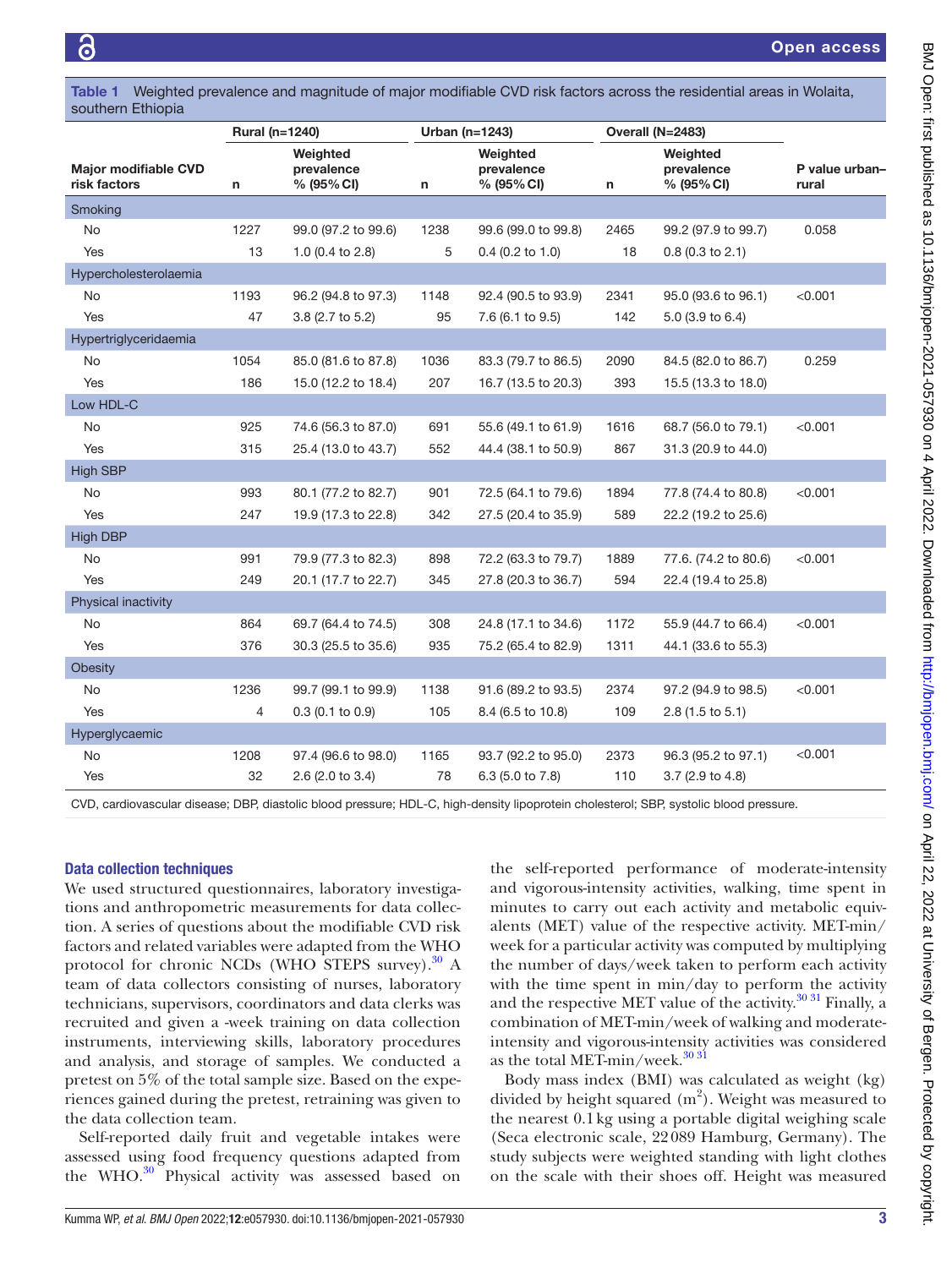|  | Table 2 Magnitude and weighted prevalence of major modifiable CVD risk factors by sociodemographic and lifestyle |  |  |  |  |  |  |  |  |  |  |
|--|------------------------------------------------------------------------------------------------------------------|--|--|--|--|--|--|--|--|--|--|
|  | variables among adults in Wolaita, southern Ethiopia                                                             |  |  |  |  |  |  |  |  |  |  |
|  |                                                                                                                  |  |  |  |  |  |  |  |  |  |  |

<span id="page-3-0"></span>

|                                              |                      |             | Magnitude and weighted prevalence of major modifiable CVD risk factors |            |            |                   |
|----------------------------------------------|----------------------|-------------|------------------------------------------------------------------------|------------|------------|-------------------|
| Variables (N=2483)                           | <b>None</b><br>n (%) | 1.<br>n (%) | $\overline{2}$<br>n (%)                                                | 3<br>n (%) | 4<br>n (%) | $\geq 5$<br>n (%) |
| Age (years)                                  |                      |             |                                                                        |            |            |                   |
| $25 - 34$                                    | 240 (28.8)           | 399 (35.5)  | 264 (21.0)                                                             | 121 (10.3) | 45 (3.2)   | 16(1.2)           |
| $35 - 44$                                    | 127 (23.2)           | 232 (36.4)  | 181 (24.2)                                                             | 83 (10.6)  | 35(4.0)    | 16(1.6)           |
| $45 - 54$                                    | 65 (19.5)            | 111 (28.2)  | 106(23.1)                                                              | 77 (15.1)  | 61 (10.7)  | 21(3.4)           |
| $55 - 64$                                    | 38 (16.3)            | 70 (27.0)   | 74 (26.4)                                                              | 47 (14.4)  | 32(9.7)    | 22(6.2)           |
| Gender                                       |                      |             |                                                                        |            |            |                   |
| Female                                       | 228 (26.0)           | 399 (33.1)  | 295 (22.2)                                                             | 142 (11.2) | 76 (5.4)   | 30(2.1)           |
| Male                                         | 242 (22.7)           | 413 (33.9)  | 330 (23.5)                                                             | 186 (12.0) | 97(5.5)    | 45(2.4)           |
| Residence                                    |                      |             |                                                                        |            |            |                   |
| Rural                                        | 405 (32.7)           | 433 (34.9)  | 238 (19.2)                                                             | 114(9.2)   | 37(3.0)    | 13(1.0)           |
| Urban                                        | 65(5.2)              | 379 (30.5)  | 387 (31.1)                                                             | 214(17.2)  | 136(11.0)  | 62(5.0)           |
| Education                                    |                      |             |                                                                        |            |            |                   |
| Primary and below                            | 353 (28.7)           | 467 (33.7)  | 320 (21.3)                                                             | 168 (10.6) | 72(4.1)    | 30(1.6)           |
| High school                                  | 72 (22.7)            | 131 (35.3)  | 103 (22.5)                                                             | 57 (12.8)  | 23(4.4)    | 11(2.3)           |
| College+                                     | 45(9.3)              | 214(31.5)   | 202 (29.0)                                                             | 103 (14.6) | 78 (11.1)  | 34(4.5)           |
| Occupation                                   |                      |             |                                                                        |            |            |                   |
| Employee                                     | 44(8.1)              | 196 (30.8)  | 198 (30.4)                                                             | 99 (15.3)  | 71(11.1)   | 29(4.3)           |
| Merchant                                     | 86 (33.2)            | 102 (30.6)  | 76 (19.8)                                                              | 40 (10.8)  | 17(3.4)    | 11(2.2)           |
| Farmer                                       | 251 (34.8)           | 255(35.1)   | 143(19.1)                                                              | 59(7.3)    | 22(2.7)    | 10(1.0)           |
| Housewife                                    | 62(16.1)             | 184 (36.7)  | 137 (24.8)                                                             | 77 (14.6)  | 37(5.9)    | 12 (1.9)          |
| Retired                                      | 11(9.7)              | 30(23.9)    | 36 (26.6)                                                              | 33(22.7)   | 13(9.4)    | 10(7.7)           |
| <b>Students</b>                              | 11 (17.8)            | 32(41.5)    | 18 (23.3)                                                              | 8(12.6)    | 5(4.8)     | 0(0.0)            |
| Unemployed                                   | 5(10.4)              | 13 (26.8)   | 17(27.2)                                                               | 12 (18.5)  | 8(12.9)    | 3(4.2)            |
| Wealth index                                 |                      |             |                                                                        |            |            |                   |
| Poor                                         | 141 (22.8)           | 248 (32.7)  | 186 (21.8)                                                             | 126 (14.4) | 63 (6.4)   | 20(1.9)           |
| Medium                                       | 158 (24.7)           | 259 (34.2)  | 199 (23.0)                                                             | 92 (10.3)  | 55 (4.9)   | 30(2.9)           |
| <b>Rich</b>                                  | 171 (25.0)           | 305 (33.7)  | 240 (23.8)                                                             | 110 (10.4) | 55(5.1)    | 25(2.0)           |
| Marital status                               |                      |             |                                                                        |            |            |                   |
| Single                                       | 31 (23.9)            | 63 (37.7)   | 35(19.8)                                                               | 22(13.4)   | 8(4.4)     | 2(0.8)            |
| Ever married                                 | 439 (24.2)           | 749 (33.3)  | 590 (23.1)                                                             | 306 (11.6) | 165(5.5)   | 73 (2.3)          |
| Fruit consumption                            |                      |             |                                                                        |            |            |                   |
| Not daily                                    | 7(14.0)              | 17 (30.7)   | 18 (28.5)                                                              | 14 (20.8)  | 3(4.5)     | 1(1.5)            |
| Daily                                        | 463 (24.4)           | 795 (33.6)  | 607 (22.8)                                                             | 314 (11.5) | 170 (5.4)  | 74 (2.3)          |
| Vegetable consumption                        |                      |             |                                                                        |            |            |                   |
| Not daily                                    | 22 (20.1)            | 35 (25.8)   | 33 (24.6)                                                              | 23 (17.2)  | 14(9.8)    | 4(2.5)            |
| Daily                                        | 448 (24.4)           | 777 (33.9)  | 592 (22.8)                                                             | 305 (11.4) | 159 (5.3)  | 71 (2.2)          |
| Sugar-sweetened beverage intake per<br>month |                      |             |                                                                        |            |            |                   |
| No                                           | 384 (26.3)           | 579 (34.4)  | 418 (21.7)                                                             | 210 (10.9) | 106 (4.7)  | 46 (2.0)          |
| Yes                                          | 86 (17.7)            | 233 (31.0)  | 207 (26.4)                                                             | 118 (14.0) | 67(7.7)    | 29(3.2)           |
| Sugar-sweetened food intake per<br>month     |                      |             |                                                                        |            |            |                   |
| No                                           | 141 (30.0)           | 191 (35.9)  | 124 (20.3)                                                             | 45(7.4)    | 37(5.2)    | 7(1.2)            |
| Yes                                          | 329 (22.4)           | 621 (32.8)  | 501 (23.7)                                                             | 283 (13.0) | 136(5.5)   | 68 (2.6)          |
| Alcohol drinking                             |                      |             |                                                                        |            |            |                   |

<u>යි</u>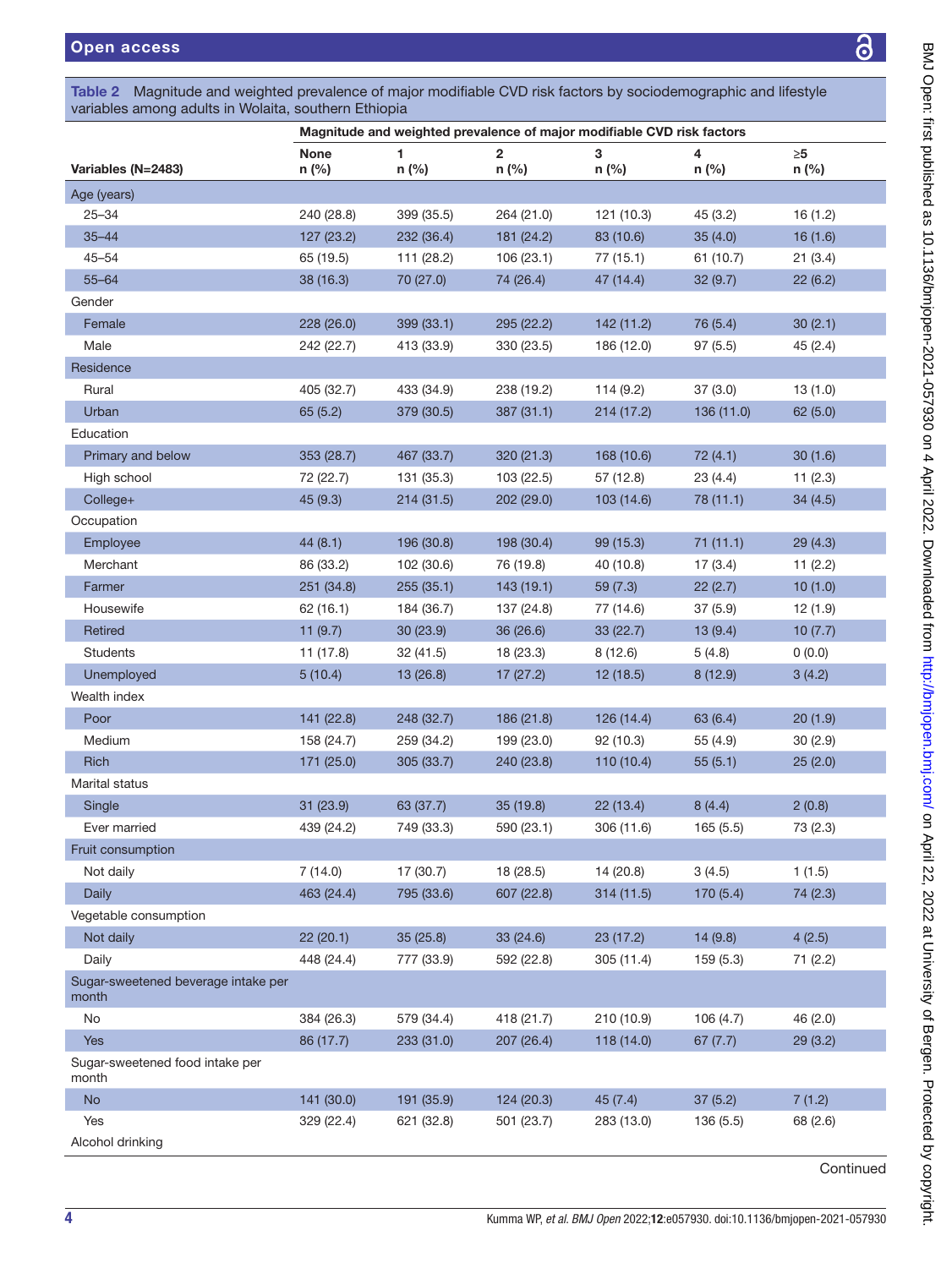| Table 2<br>Continued |                        |                                                                        |            |              |              |               |
|----------------------|------------------------|------------------------------------------------------------------------|------------|--------------|--------------|---------------|
|                      |                        | Magnitude and weighted prevalence of major modifiable CVD risk factors |            |              |              |               |
| Variables (N=2483)   | <b>None</b><br>$n$ (%) | $n$ (%)                                                                | $n$ (%)    | 3<br>$n$ (%) | 4<br>$n$ (%) | ≥5<br>$n$ (%) |
| <b>No</b>            | 467 (24.4)             | 801 (33.7)                                                             | 601 (22.8) | 323(11.6)    | 165(5.3)     | 70(2.2)       |
| Yes                  | 3(10.4)                | 11(26.3)                                                               | 16 (30.2)  | 5(13.3)      | 8(12.2)      | 5(7.6)        |
| Overall              | 470 (24.2)             | 812 (33.5)                                                             | 625 (22.9) | 328(11.7)    | 173(5.4)     | 75(2.3)       |

CVD, cardiovascular disease.

using a portable stadiometer (Seca, 22089), which consisted of a simple triangular headboard. For height measurement, the study subjects took off their shoes, stood straight and held their head erect. The external auditory and the lower borders of the eyes were kept in one horizontal plane. The buttocks, shoulder blades and heels touched the scale, while legs with their knees stayed together and arms hung by their sides. Height was measured to the nearest 0.1cm.

Blood pressure was measured using a digital sphygmomanometer (Riester, Germany). It was measured three times while the study subject was in a sitting position with the right upper arm placed at the level of the heart and after the subject had a 10min rest. The average of the two measurements was considered to compute SBP and diastolic blood pressure (DBP). There was a 10 min interval between two blood pressure measurements.

We took blood specimens in the morning within the participants' homes after overnight fasting and wiping the skin with 70% alcohol. Vacutainer tubes containing EDTA were used to collect whole venous blood specimens. The test tubes with the blood specimens were stored in the icebox and transferred to the university hospital for analysis. The laboratory analysis was undertaken within 12 hours of the blood specimen collection. Finally, the lipid profiles were analysed with a BS-200 chemistry analyser. The blood glucose level was assessed at the place of data collection with a glucose metre (SensoCard).

### Operational definitions

Major modifiable CVD risk factors: according to the AHA, major modifiable CVD risk factors are smoking, elevated TC, high LDL-C, low HDL-C and triglyceride (TG), high blood pressure, physical inactivity, obesity and being over-weight, and diabetes.<sup>[15](#page-8-5)</sup> However, based on our data, the major modifiable CVD risk factors included smoking, elevated total cholesterol (TC), low HDL-C, raised TG, high SBP, high DBP, physical inactivity, obesity and hyperglycaemia. The number of major modifiable CVD risk factors was an outcome variable and generated by adding the aforementioned nine variables considered as components of major modifiable CVD risk factors. Hyperglycaemia is characterised by having a blood glucose level of 7.0mmol/L or more, and/or being under medication for diabetes.<sup>32</sup> An elevated TC level is defined as a TC level of  $5.2 \text{mmol/L}$  or more.<sup>[33](#page-9-7)</sup> A low HDL-C is a measure of HDL-C concentration in blood with <1.0mmol/L in men

and  $\langle 1.3 \text{mmol/L}$  in women.<sup>33</sup> A raised TG is a blood TG concentration of  $1.7$ mmol/L or more.<sup>33</sup> Hypertension was defined according to the 2018 European Society of Cardiology and the European Society of Hypertension guidelines for the management of arterial hypertension (SBP of 140mm Hg or more and/or DBP of 90mm Hg or more) and/ or self-reported for medication.<sup>[34](#page-9-8)</sup> Obesity is a nutritional status with a BMI value of  $\geq 30 \text{ kg/m}^2$ . Physical inactivity is the accomplishment of vigorous or moderate physical activity less than 600 MET-min/week or higher otherwise.[30 31](#page-9-5) Smoking is defined based on the current use of smoked or smokeless tobacco.

## Data analysis

Statistical analysis was performed using Stata V.15 software. The wealth index was constructed using 40 variables for rural and 28 variables for urban areas related to the ownership of household assets using a principal component analysis. During the analysis, in each study setting, 11 components with factor loading of >0.4 were identified and retained (see [online supplemental file 2\)](https://dx.doi.org/10.1136/bmjopen-2021-057930). The wealth index values were calculated by summing up the scores of 11 components in each study setting. Finally, the three socioeconomic categories were generated by splitting the wealth index values into three equal classes. The weighting of the data was done using finite population corrections for kebele/cluster and also household selections. Finally, we generated the weighted prevalences after declaring the data as survey data and incorporating the computed sampling weights.

The outcome variable (number of major modifiable CVD risk factors) was a count variable that comprises values from 0 to 7. The event was analysed using Poisson regression to assess its association with explanatory variables. $36$  We have checked the assumptions for the requirements of Poisson regression. Accordingly, the independence of observations was checked using the multicollinearity test, and all observations were found independent of each other. The outcome variable also satisfied the assumption of the equality of the mean and variance. Further, we conducted an interaction analysis of modifiable variables by stratifying in sociodemographic characteristics with the number of major modifiable CVD risk factors. There was no sufficient evidence for the presence of interaction. Therefore, the model without the interaction term is presented. Variables with p values of <0.2 in the bivariate analysis were considered a candidate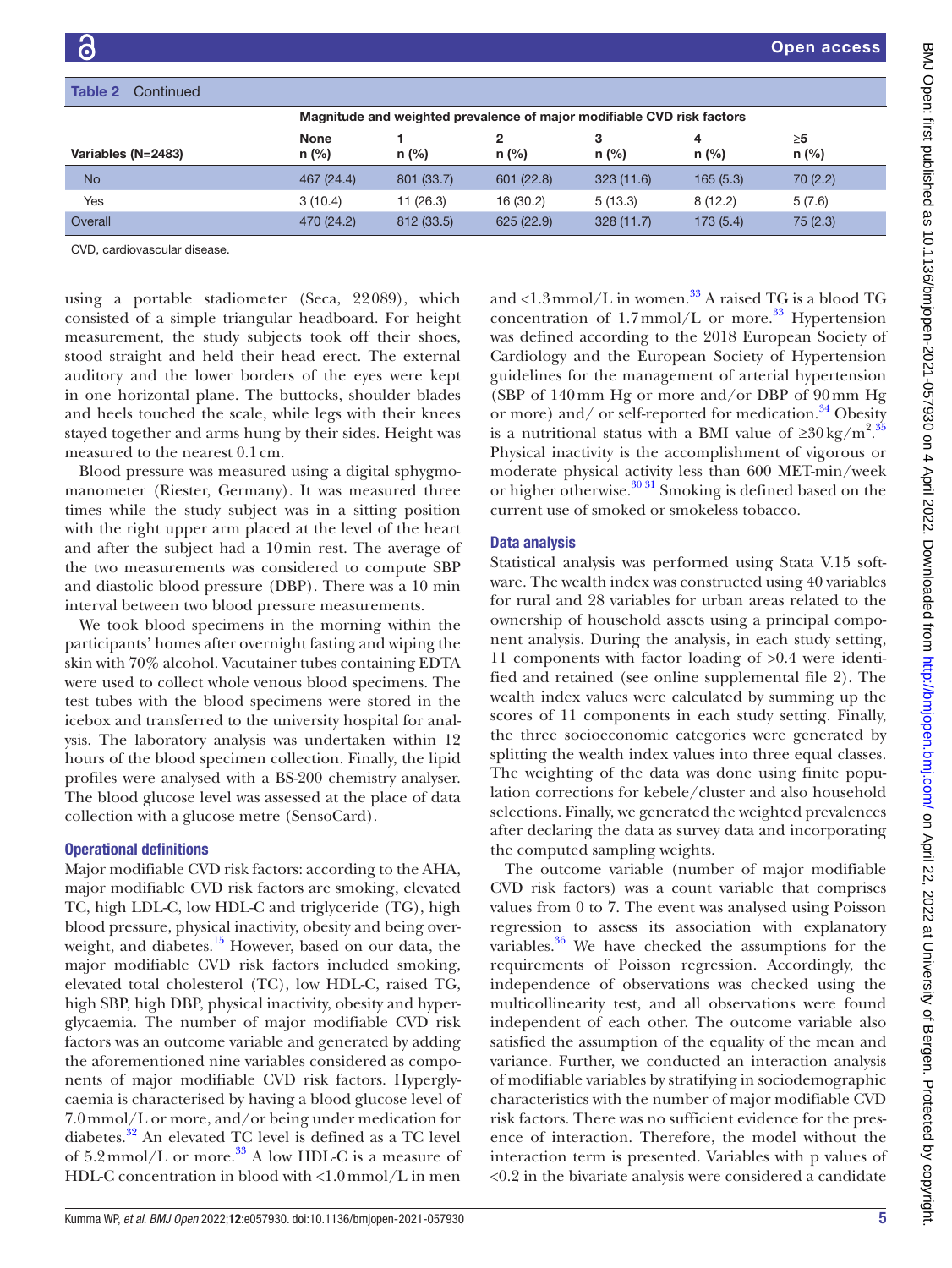#### Open access

for the multivariate Poisson regression analysis. The test statistics for the deviance and Pearson goodness-of-fit tests of the simple Poisson regression model were insignificant, indicating our final model was a good fitting model. To identify the best fitting model, we computed the Akaike information criterion (AIC) after carrying out the simple and multilevel (the cluster variable being kebele) analysis with the *estat ic* command. Accordingly, we found a smaller AIC for the multilevel model; therefore, we selected a multilevel model for the final regression analysis. The 95%CI of the adjusted incidence rate ratios (IRRs) (may also be labelled as 'ratios of means', given the cross-sectional nature of the data) that did not include one declared the presence of an association.

## PATIENT AND PUBLIC INVOLVEMENT

There was no patient and public involvement in this study.

#### **RESULTS**

#### Profiles of the study participants

We intended to study 2486 adult people, but we studied 2483. The study comprised 1243 (50.1%) urban and 1240 (49.9%) rural residents. Out of the total adults included in the study, 52.9% (1313) were men. The median age of people who participated in the study was 35 (IQR 30–47) years. Generally, 676 (27.2%) people attended college education or higher, while 397 (16%) and 789 (31.8%) attended high school and primary school education. Six hundred thirty-seven (25.6%) of the study population were employees; 332 (13.4%) were merchants; and 740 (29.8%) were farmers by occupation. The socioeconomic status of the study participants was classified into three based on principal component analysis. Accordingly, 906 (36.5%) were rich; 793 (31.9%) were medium level; and 784 (31.6%) were poor. Overall, 1785 (71.9%) adults in the study were married.

Of the total adult people under the study, 1743 (70.2%) had a practice of drinking sugar-sweetened beverages, and 545 (21.9%) had a practice of taking sugar-sweetened food at least once a month. Two thousand four hundred twenty-three (97.6%) people reported having the habit of eating fruits daily, and 2352 (94.7%) people reported having the practice of daily vegetable consumption. Regarding the nutritional status of the adult people in the study, 109 (4.4%) were obese.

## Weighted prevalence and magnitude of major modifiable CVD risk factors

The weighted prevalence of physical inactivity of the adult people under the study was 44.1% (95% CI 33.6% to 55.3%). A few adult people used smokeless or smoked tobacco products with a weighted prevalence of 0.8% (95% CI 0.3% to 2.1%). Generally, hyperglycaemia was found in 3.7% (95% CI 2.9% to 4.8%) of the people in the study. We found hypercholesterolaemia in 5.0% (95% CI 3.9% to 6.4%) and hypertriglyceridaemia in 15.5%

 $(95\% \text{ CI } 13.3\% \text{ to } 18.0\%)$  of the study participants (see [table](#page-2-0) 1). The distribution of major modifiable CVD risk factors by sociodemographic characteristics is presented in [online supplemental table 1](https://dx.doi.org/10.1136/bmjopen-2021-057930).

## Weighted prevalence and co-occurrences of major modifiable CVD risk factors

In general, 470 study participants did not have major modifiable CVD risk factors with a weighted prevalence of 24.2%. Overall, the numbers of participants having  $\geq 1$ , ≥2 and ≥3 major modifiable CVD risk factors in the study area were 2013, 1201 and 576 with a weighted prevalence of 75.8%, 42.3% and 19.4%, respectively. There was an increasing trend of having major modifiable CVD risk factors with increasing age and living in urban areas (see [table](#page-3-0) 2). Generally, there were 28 different combinations of major modifiable CVD risk factor co-occurrences. The combination of physical inactivity with low HDL-C was found in 488 (19.7%) of the study participants, followed by physical inactivity with hypertension in 443 (17.8%) (see [table](#page-6-0) 3).

## Factors associated with the number of major modifiable CVD risk factors

There was a 40% higher number of major modifiable CVD risk factors among urban residents compared with those who resided in a rural area (IRR= $1.53$ ,  $95\%$  CI 1.29 to 1.81). Furthermore, the number of major modifiable CVD risk factors among men was 10% greater than that of women (IRR=1.13, 95%CI 1.05 to 1.23). Similarly, people who consumed sugar-sweetened food at least once a month had a 10% higher number of major modifiable CVD risk factors than those who did not consume  $(IRR=1.14, 95\% CI 1.05 to 1.24)$ . Moreover, for each year increase in age, the number of major modifiable CVD risk factors increased by  $1\%$  (IRR=1.01,  $95\%$  CI 1.009 to 1.02). On the other hand, being a farmer was inversely associated with the number of major modifiable CVD risk factors (IRR=0.80, 95%CI 0.70 to 0.92) (see [table](#page-7-0) 4).

### **DISCUSSION**

The numbers of participants having  $\geq 1$ ,  $\geq 2$  and  $\geq 3$  major modifiable CVD risk factors were 2013, 1201 and 576 with a weighted prevalence of 75.8%, 42.3% and 19.4%, respectively. The combination of physical inactivity with low HDL-C was the largest co-occurrence, followed by physical inactivity with hypertension. The frequency of major modifiable CVD risk factors in the study area was high. Urban residence, male gender, sugar-sweetened food consumption and older age had a positive association with the number of major modifiable CVD risk factors, while being a farmer and walking as physical activity had a negative association.

The association we found between urban residence and the number of major modifiable CVD risk factors is consistent with the findings of other studies.<sup>17 18 37-39</sup> This could be due to the lifestyle of people living in urban environments.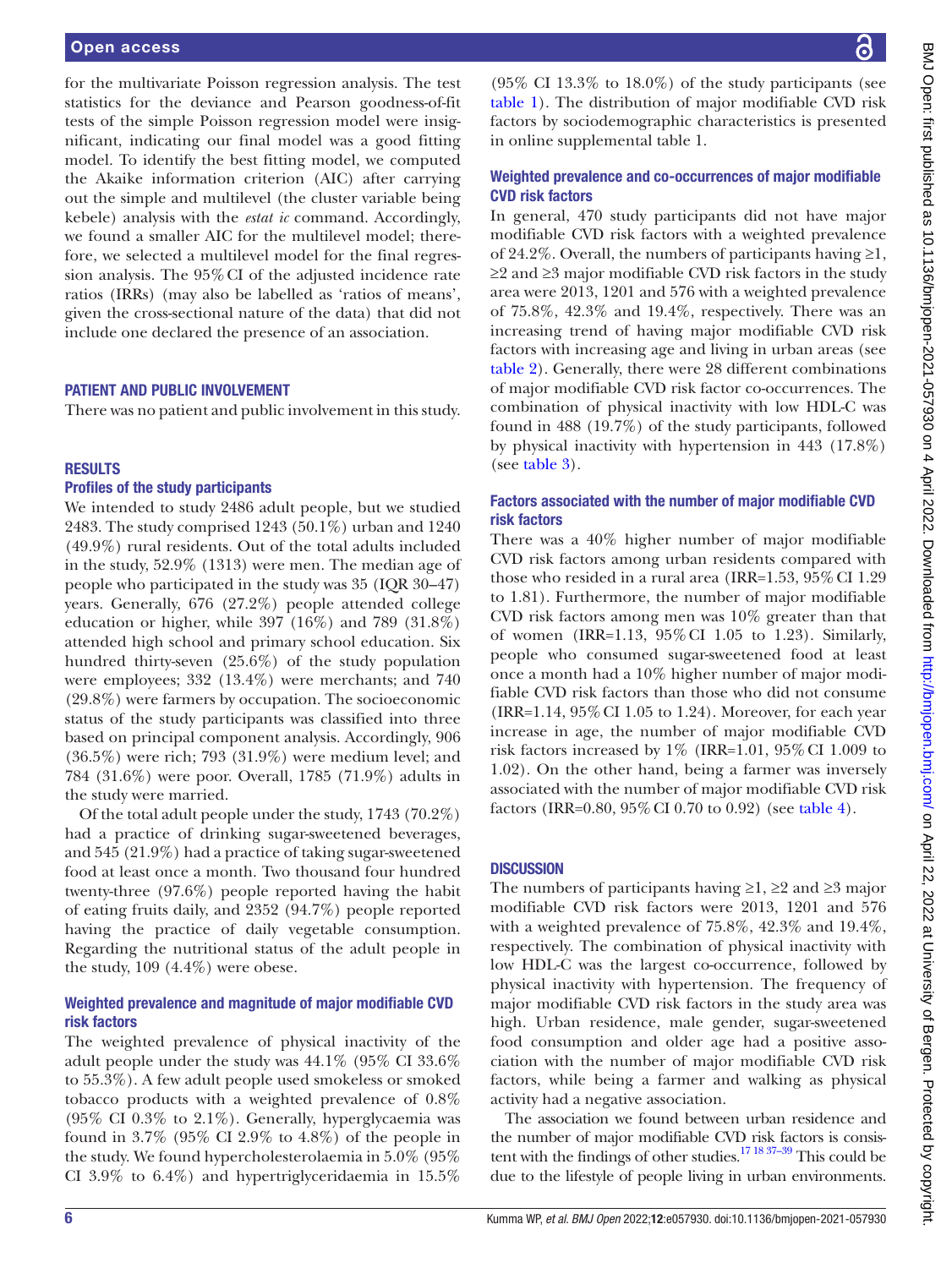| Major modifiable CVD risk<br>factors (N=2483) | Smoking<br>n (%) | Hypercholesterolaemia<br>n (%) | Hypertriglyceridaemia<br>n (%) | Low HDL-C<br>n (%) | Hypertension (high<br>blood pressure)<br>n (%) | inactivity<br>Physical<br>n (%) | Obesity<br>n (%) |
|-----------------------------------------------|------------------|--------------------------------|--------------------------------|--------------------|------------------------------------------------|---------------------------------|------------------|
| Smoking                                       |                  |                                |                                |                    |                                                |                                 |                  |
| Hypercholesterolaemia                         | 2(0.1)           |                                |                                |                    |                                                |                                 |                  |
| Hypertriglyceridaemia                         | 4(0.2)           | 68 (2.7)                       |                                |                    |                                                |                                 |                  |
| Low HDL-C                                     | 5(0.2)           | 85 (3.4)                       | 175(7.1)                       |                    |                                                |                                 |                  |
| Hypertension (high blood<br>pressure)         | 6(0.2)           | 76 (3.1)                       | 165(6.7)                       | 301(12.1)          |                                                |                                 |                  |
| Physical inactivity                           | 6(0.2)           | 86 (3.5)                       | 213 (8.6)                      | 488 (19.7)         | 443 (17.8)                                     |                                 |                  |
| Obesity                                       | 1(0.04)          | 8(0.3)                         | 18(0.7)                        | 35 (1.4)           | 59 (2.4)                                       | 85 (3.4)                        |                  |
| Hyperglycaemia                                | 2(0.1)           | 22 (0.9)                       | 45 (1.8)                       | 27(1.1)            | 57 (2.3)                                       | 73 (2.9)                        | 14(0.6)          |

# Open access

Therefore, to prevent the growing threat from CVD, public health measures against major modifiable CVD risk factors have to be taken, targeting vulnerable groups. Contrary to our finding, another study from Nepal reported the absence of variation in the number of major modifiable CVD risk factors between urban and rural areas.<sup>40</sup> This might be due to the difference in the socioeconomic and demographic conditions of the populations in the study areas. Similarly, the male gender was positively associated with the number of major modifiable CVD risk factors, which is comparable with the findings from other LMICs.<sup>18 38 41</sup> However, there are also findings from other studies which relate female gender with the number of major modifiable CVD risk factors.<sup>37 42</sup> Therefore, additional investigation in ascertaining the relationship between the number of major modifiable CVD risk factors and gender may be needed. Additionally, the number of major modifiable CVD risk factors was associated with older age. This is in line with the findings reported by other community-based studies[.18 39 43 44](#page-8-13) The observed association could be explained by a combination of genetic and lifestyle factors.

Furthermore, having major modifiable CVD risk factors increased with the consumption of sugar-sweetened food, and this was higher in the urban areas. This might be due to positive energy balance leading to developing any related risk factors of  $CVD$ .<sup>45</sup> Therefore, reduction of sugar-sweetened food consumption should be promoted in the urban areas while maintaining the practice in the rural areas. On the other hand, being a farmer had a negative association with the number of major modifiable CVD risk factors, which is commonly practised in rural areas. Farmers in Ethiopia are smallholder farmers relying on their physical labour for producing crops and hence more energy expenditure.<sup>46</sup> Therefore, farming-related or similar physical exercises should be promoted in rural areas to prevent major modifi able CVD risk factors.

<span id="page-6-0"></span>Experiences from various Asian countries demonstrated that targeting combinations of CVD risk factors for preven tion, such as treatment of hypertension, diabetes and hyperlipidaemia, reduces CVDs such as heart attack and stroke among people having these conditions. $47-50$  Healthy behaviours such as halting smoking, reducing high choles terol diets and regular exercising were also reported to reduce the risk of  $\text{CVDs}.^{48-50}$  In our study, physical inactivity, hypertension and hyperlipidaemia were found common and more prevalent in the urban areas. In the study area, there is no detection, treatment and control of NCDs. In addition, there are no essential medicines, and medical equipment in the primary healthcare facilities for the detection, treatment and control of NCD, and the health extension workers are not trained in the diagnosis and treatment of NCD. The health system in Ethiopia was designed to treat and control communicable diseases. It was not intended to detect, treat and control NCD. Recently, in an effort made to realise universal health coverage through primary healthcare, the prevention and control of NCDs were addressed within the health extension programme policy.<sup>51</sup> Therefore, detection, treatment and control of hypertension and hyperglycaemia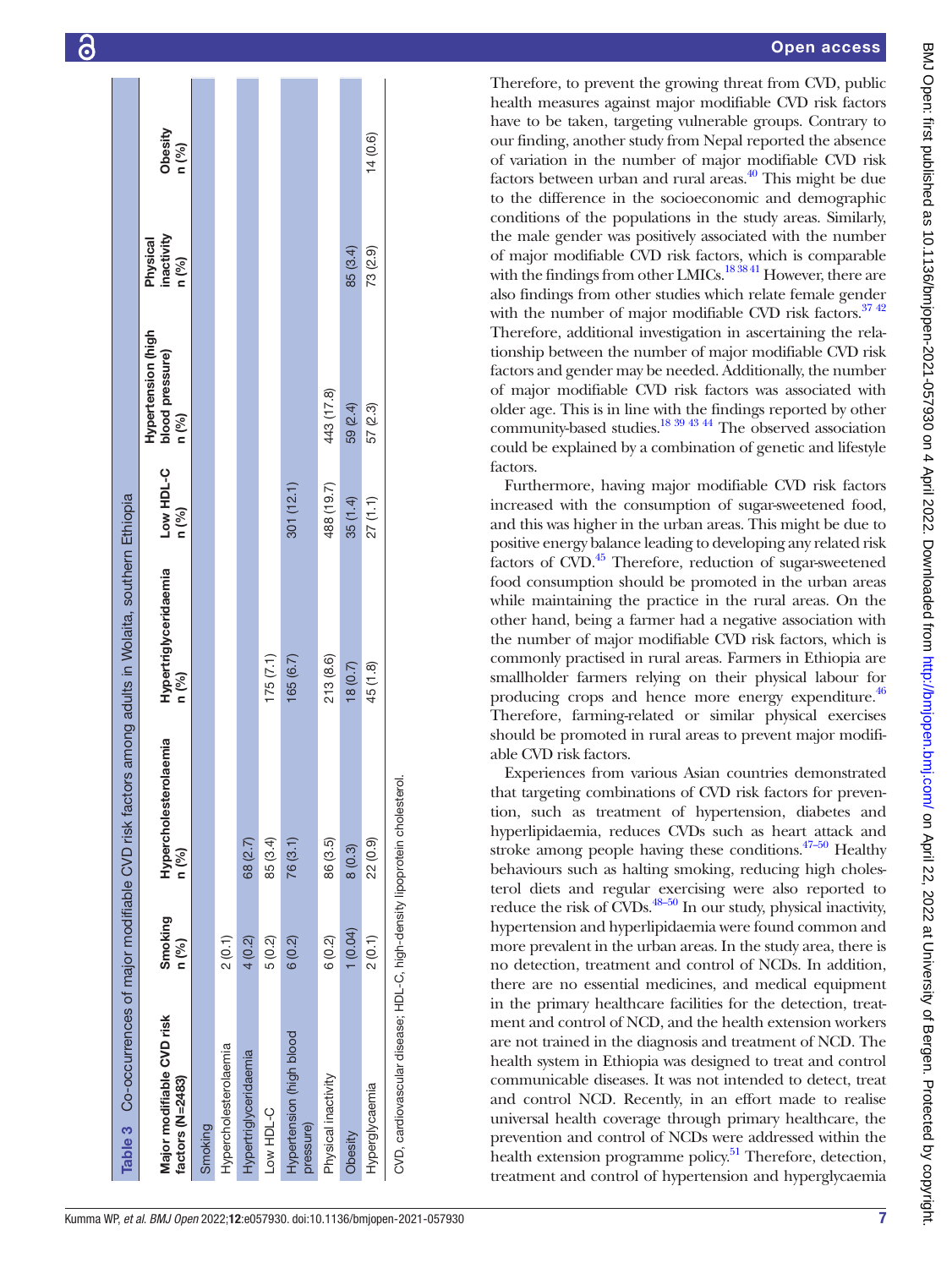| laita, southern Ethiop |  |
|------------------------|--|
| ì                      |  |
|                        |  |

|                                 |                  | Number of major modifiable CVD risk factors |             |
|---------------------------------|------------------|---------------------------------------------|-------------|
| <b>Variables</b>                |                  | IRR (95% CI)                                | P value     |
| Age (years)                     |                  | 1.01 (1.009 to 1.02)                        | $< 0.001**$ |
| Gender                          | Female           | 1.0                                         |             |
|                                 | Male             | 1.13 (1.05 to 1.22)                         | $0.002*$    |
| Residence                       | <b>Rural</b>     | 1.0                                         |             |
|                                 | Urban            | 1.54 (1.31 to 1.82)                         | $< 0.001**$ |
| Marital status                  | Single           | 1.0                                         |             |
|                                 | Ever married     | 1.06 (0.92 to 1.23)                         | 0.419       |
| Education                       | Primary nd below | 1.0                                         |             |
|                                 | High school      | 1.01 (0.91 to 1.11)                         | 0.847       |
|                                 | College+         | 1.08 (0.97 to 1.21)                         | 0.161       |
| Occupation                      | Employee         | 1.0                                         |             |
|                                 | Merchant         | 0.98 (0.86 to 1.12)                         | 0.784       |
|                                 | Farmer           | 0.80 (0.70 to 0.92)                         | $0.002*$    |
|                                 | Housewife        | 1.12 (0.99 to 1.27)                         | 0.065       |
|                                 | Retired          | 1.07 (0.94 to 1.23)                         | 0.289       |
|                                 | <b>Students</b>  | 0.99 (0.80 to 1.23)                         | 0.919       |
|                                 | Unemployed       | 1.06 (0.87 to 1.29)                         | 0.562       |
| Wealth index                    | Poor             | 1.0                                         |             |
|                                 | Medium           | 0.97 (0.89 to 1.05)                         | 0.411       |
|                                 | Rich             | 0.92 (0.85 to 1.00)                         | 0.053       |
| Fruit consumption               | Not daily        | 1.0                                         |             |
|                                 | Daily            | 1.05 (0.86 to 1.28)                         | 0.603       |
| Vegetable consumption           | Not daily        | 1.0                                         |             |
|                                 | Daily            | 1.09 (0.95 to 1.25)                         | 0.237       |
| Sugar-sweetened beverage intake | No               | 1.0                                         |             |
| at least a once a month         | Yes              | 1.03 (0.96 to 1.11)                         | 0.358       |
| Sugar-sweetened food intake at  | <b>No</b>        | 1.0                                         |             |
| least once a month              | <b>Yes</b>       | 1.14 (1.05 to 1.24)                         | $0.002*$    |

<span id="page-7-0"></span>Table 4 Multilevel Poisson regression model of major modifiable CVD risk factors among adults in Wo

\*P<0.01, \*\*P<0.001.

CVD, cardiovascular disease; IRR, ratio of means; IRR, incidence rate ratio.

might be an important strategy to prevent NCD, targeting the urban population in the study area and similar settings in Ethiopia. In addition, promoting healthy lifestyles such as cessation of smoking, and promotion of regular physical exercise may also reduce the risk of having NCD. The local government may need to provide training for the primary healthcare workers on the detection, treatment and control of NCD; improve the diagnosis and treatment of hypertension and hyperglycaemia; and ensure the availability of essential medicines and medical equipment.

This is the first community-based study in Ethiopia assessing the prevalence, magnitude and factors associated with the number of major modifiable CVD risk factors. We included nine risk factors as a component of major modifiable CVD risk factors based on the American Heart Association definition. However, low LDL-C is missing as we did not have data on it. Other important modifiable risk factors, including fruit and vegetable intakes, were not taken into account as part

of our outcome variable. Even though the study participants were instructed to come fasting for blood glucose analysis, we cannot be certain that all persons would have had at least 8hours of fasting before the analysis. The assessment of behavioural variables was based on the study participants' self-report, which might be subjected to social desirability bias. The study had a weakness in the temporal relation due to the cross-sectional study design. Even though our study design was cross-sectional, the findings have a policy implication in directing the need to focus on NCD treatment and control. They are also important for public health practices in preventing CVDs from the study area and similar settings in the country.

# **CONCLUSIONS**

The prevalence and magnitude of major modifiable CVD risk factors in the study area were high. The combination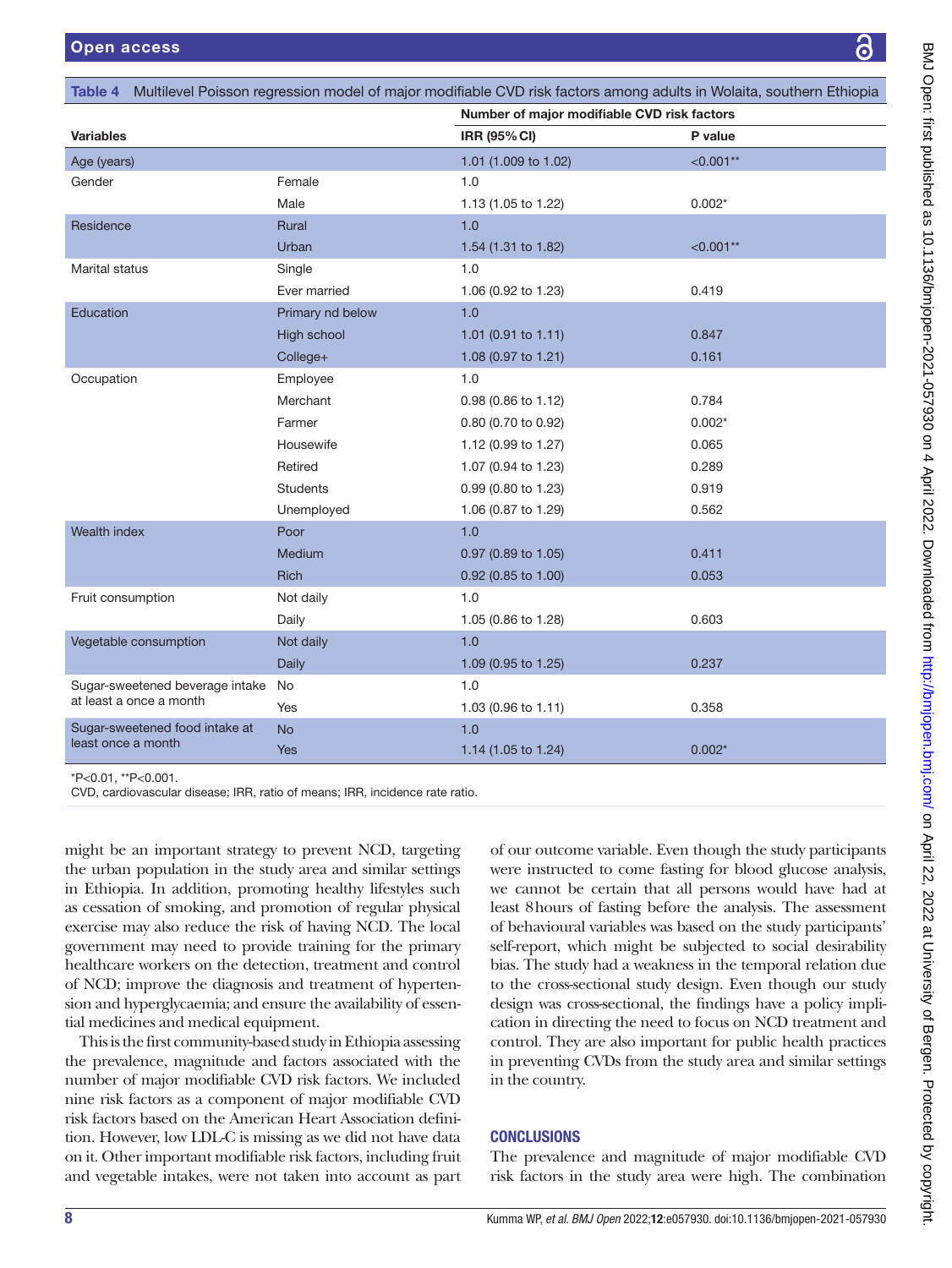of physical inactivity with low HDL-C was the largest co-occurrence, followed by physical inactivity with hypertension. Urban residence, male gender, sugar-sweetened food consumption and older age had a positive association with the number of major modifiable CVD risk factors, while being a farmer had a negative association. The most prevalent components of the major modifiable CVD risk factors combinations should be targeted. In general, there is a need to focus on NCD. Therefore, the local government may need to take public health measures against major modifiable CVD risk factors such as promotion of physical exercise and reduction of sugar-sweetened food consumption targeting the vulnerable groups such as urban residents and older age in the study area, and similar settings in the country.

Acknowledgements We thank the Norwegian Programme for Capacity Development in Higher Education and Research for Developmen; acknowledge Wolaita Sodo University for logistics and technical support, and the contribution of the Wolaita Zone Health Department; and are grateful for the cooperation of the study participants and data collectors in taking part in this work.

Contributors WPK, BL and EL conceptualised and planned the study; performed the formal analysis of the data, review and editorial activities; and approved the final version of the manuscript. WPK carried out the protocol development, data collection and supervision activities, and prepared the original manuscript. WPK is the guarantor for the overall work of the study.

Competing interests None declared.

Patient and public involvement Patients and/or the public were not involved in the design, conduct, reporting or dissemination plans of this research.

Patient consent for publication Not applicable.

Ethics approval This study involves human participants and was approved by institutional review board at the College of Medicine and Health Sciences, Hawassa University, in Ethiopia (IRB/005/10) and the Regional Committee for Medical Research Ethics Northern Norway, REK North (2017/2248/REK nord). Participants gave informed consent to participate in the study before taking part.

Provenance and peer review Not commissioned; externally peer reviewed.

Data availability statement Data are available upon reasonable request.

Supplemental material This content has been supplied by the author(s). It has not been vetted by BMJ Publishing Group Limited (BMJ) and may not have been peer-reviewed. Any opinions or recommendations discussed are solely those of the author(s) and are not endorsed by BMJ. BMJ disclaims all liability and responsibility arising from any reliance placed on the content. Where the content includes any translated material, BMJ does not warrant the accuracy and reliability of the translations (including but not limited to local regulations, clinical guidelines, terminology, drug names and drug dosages), and is not responsible for any error and/or omissions arising from translation and adaptation or otherwise.

Open access This is an open access article distributed in accordance with the Creative Commons Attribution Non Commercial (CC BY-NC 4.0) license, which permits others to distribute, remix, adapt, build upon this work non-commercially, and license their derivative works on different terms, provided the original work is properly cited, appropriate credit is given, any changes made indicated, and the use is non-commercial. See: [http://creativecommons.org/licenses/by-nc/4.0/.](http://creativecommons.org/licenses/by-nc/4.0/)

#### ORCID iDs

Wondimagegn Paulos Kumma <http://orcid.org/0000-0001-6319-6715> Bernt Lindtjørn<http://orcid.org/0000-0002-6267-6984> Eskindir Loha<http://orcid.org/0000-0003-0003-2734>

# **REFERENCES**

- <span id="page-8-0"></span>1 Roth GA, Mensah GA, Johnson CO, *et al*. Global burden of cardiovascular diseases and risk factors, 1990-2019: update from the GBD 2019 study. *[J Am Coll Cardiol](http://dx.doi.org/10.1016/j.jacc.2020.11.010)* 2020;76:2982–3021.
- <span id="page-8-3"></span>2 Mensah GA, Roth GA, Fuster V. The Global Burden of Cardiovascular Diseases and Risk Factors: 2020 and Beyond. *[J Am Coll Cardiol](http://dx.doi.org/10.1016/j.jacc.2019.10.009)* 2019;74:2529–32.
- <span id="page-8-1"></span>3 Roth GA, Mensah GA, Fuster V. The global burden of cardiovascular diseases and risks: a compass for global action. *[J Am Coll Cardiol](http://dx.doi.org/10.1016/j.jacc.2020.11.021)* 2020;76:2980–1.
- 4 Mensah GA, Forouzanfar MH, Naghavi M, *et al*. Comparable estimates of mortality and trends for cardiovascular diseases including congenital heart disease in 21 world regions in 1990 and 2010: the global burden of diseases, injuries and risk factors study. *[J](http://dx.doi.org/10.1016/S0735-1097(13)61406-0)  [Am Coll Cardiol](http://dx.doi.org/10.1016/S0735-1097(13)61406-0)* 2013;61:E1406.
- 5 World Health Organization. Global status report on noncommunicable diseases 2014. Geneva, Switzerland: World Health organization, 2014. Available: [https://www.who.int/nmh/](https://www.who.int/nmh/publications/ncd-statusreport-2014/en/) [publications/ncd-statusreport-2014/en/](https://www.who.int/nmh/publications/ncd-statusreport-2014/en/) [Accessed Cited 12 June 2019].
- <span id="page-8-2"></span>6 Tomiyama H, Yamazaki M, Sagawa Y, *et al*. Synergistic effect of smoking and blood pressure on augmentation index in men, but not in women. *[Hypertens Res](http://dx.doi.org/10.1038/hr.2008.20)* 2009;32:122–6.
- 7 Golden SH, Folsom AR, Coresh J, *et al*. Risk factor groupings related to insulin resistance and their synergistic effects on subclinical atherosclerosis: the Atherosclerosis risk in Communities study. *[Diabetes](http://dx.doi.org/10.2337/diabetes.51.10.3069)* 2002;51:3069–76.
- 8 Masoudkabir F, Poorhosseini H, Vasheghani-Farahani A, *et al*. Synergistic effect of hypertension with diabetes mellitus and gender on severity of coronary atherosclerosis: findings from Tehran heart center registry. *[ARYA Atheroscler](http://www.ncbi.nlm.nih.gov/pubmed/26862339)* 2015;11:317.
- 9 Bowry ADK, Lewey J, Dugani SB, *et al*. The burden of cardiovascular disease in low- and middle-income countries: epidemiology and management. *[Can J Cardiol](http://dx.doi.org/10.1016/j.cjca.2015.06.028)* 2015;31:1151–9.
- 10 Gaziano TA, Bitton A, Anand S, *et al*. Growing epidemic of coronary heart disease in low- and middle-income countries. *[Curr Probl](http://dx.doi.org/10.1016/j.cpcardiol.2009.10.002)  [Cardiol](http://dx.doi.org/10.1016/j.cpcardiol.2009.10.002)* 2010;35:72–115.
- 11 Gaziano TA. Cardiovascular disease in the developing world and its cost-effective management. *[Circulation](http://dx.doi.org/10.1161/CIRCULATIONAHA.105.591792)* 2005;112:3547–53.
- <span id="page-8-4"></span>12 Naik R, Kaneda T. Noncommunicable diseases in Africa: youth are key to curbing the epidemic and achieving sustainable development. policy brief population reference bureau, 2015. Available: [https://](https://www.prb.org/wp-content/uploads/2015/04/ncds-africa-policybrief.pdf) [www.prb.org/wp-content/uploads/2015/04/ncds-africa-policybrief.](https://www.prb.org/wp-content/uploads/2015/04/ncds-africa-policybrief.pdf) [pdf](https://www.prb.org/wp-content/uploads/2015/04/ncds-africa-policybrief.pdf) [Accessed 27 Jan 2021].
- 13 Yusuf S, Reddy S, Ôunpuu S, *et al*. Global burden of cardiovascular diseases: Part I: general considerations, the epidemiologic transition, risk factors, and impact of urbanization. *[Circulation](http://dx.doi.org/10.1161/hc4601.099487)* 2001;104:2746–53.
- 14 Yusuf S, Reddy S, Ôunpuu S, *et al*. Global burden of cardiovascular diseases Part II: general considerations, the epidemiologic transition, risk factors, and impact of urbanization. *Circulation* 2001;104:2855–64.
- <span id="page-8-5"></span>15 American Heart Association. Understand your risks to prevent a heart attack available from. Available: [https://www.heart.org/en/](https://www.heart.org/en/health-topics/heart-attack/understand-your-risks-to-prevent-a-heart-attack) [health-topics/heart-attack/understand-your-risks-to-prevent-a-heart](https://www.heart.org/en/health-topics/heart-attack/understand-your-risks-to-prevent-a-heart-attack)[attack](https://www.heart.org/en/health-topics/heart-attack/understand-your-risks-to-prevent-a-heart-attack) [Accessed Cited 05 April 2021].
- <span id="page-8-6"></span>16 Selvaraj K, Kar SS, Ramaswamy G, *et al*. Clustering of cardiovascular disease risk factors - Syndemic approach: Is sit a time to shift toward integrated noncommunicable disease clinic? *[Indian J Public Health](http://dx.doi.org/10.4103/ijph.IJPH_158_18)* 2019;63:186–93.
- <span id="page-8-12"></span>17 Xu S, Jiayong Z, Li B, *et al*. Prevalence and clustering of cardiovascular disease risk factors among Tibetan adults in China: a population-based study. *[PLoS One](http://dx.doi.org/10.1371/journal.pone.0129966)* 2015;10:e0129966.
- <span id="page-8-13"></span>18 Gu D, Gupta A, Muntner P, *et al*. Prevalence of cardiovascular disease risk factor clustering among the adult population of China results from the International collaborative study of cardiovascular disease in Asia (Inter-Asia). *Circulation* 2005;112:658–65.
- <span id="page-8-7"></span>19 Oluyombo R, Akinwusi PO, Olamoyegun MO, *et al*. Clustering of cardiovascular risk factors in semi-urban communities in southwestern Nigeria. *[Cardiovasc J Afr](http://dx.doi.org/10.5830/CVJA-2016-024)* 2016;27:322–7.
- <span id="page-8-8"></span>20 Mengesha MM, Ayele BH, Beyene AS, *et al*. Clustering of elevated blood pressure, elevated blood glucose, and abdominal obesity among adults in dire Dawa: a community-based cross-sectional study. *[Diabetes Metab Syndr Obes](http://dx.doi.org/10.2147/DMSO.S250594)* 2020;13:2013–24.
- <span id="page-8-9"></span>21 Gebreyes YF, Goshu DY, Geletew TK, *et al*. Prevalence of high bloodpressure, hyperglycemia, dyslipidemia, metabolic syndrome and their determinants in Ethiopia: evidences from the National NCDS steps survey, 2015. *[PLoS One](http://dx.doi.org/10.1371/journal.pone.0194819)* 2018;13:e0194819.
- 22 Alemseged F, Haileamlak A, Tegegn A, *et al*. Risk factors for chronic non-communicable diseases at Gilgel Gibe field research center, Southwest Ethiopia: population-based study. *Ethiop J Health Sci* 2012;22:19–28.
- <span id="page-8-10"></span>Cochrane L, Gecho Y. Data on the demographics, education, health and infrastructure: Wolaita zone, Ethiopia. *[Data Brief](http://dx.doi.org/10.1016/j.dib.2018.11.063)* 2018;21:2095–102.
- <span id="page-8-11"></span>24 Federal Ministry of Health (FMOH). Health sector strategic plan (HSDP-III) 2005/6-2009/10 FMOH, 2005. Available: [https://extranet.](https://extranet.who.int/countryplanningcycles/sites/default/files/planning_cycle_repository/ethiopia/ethiopia-health-sector-development-planhsdp-iii.pdf) [who.int/countryplanningcycles/sites/default/files/planning\\_cycle\\_](https://extranet.who.int/countryplanningcycles/sites/default/files/planning_cycle_repository/ethiopia/ethiopia-health-sector-development-planhsdp-iii.pdf)